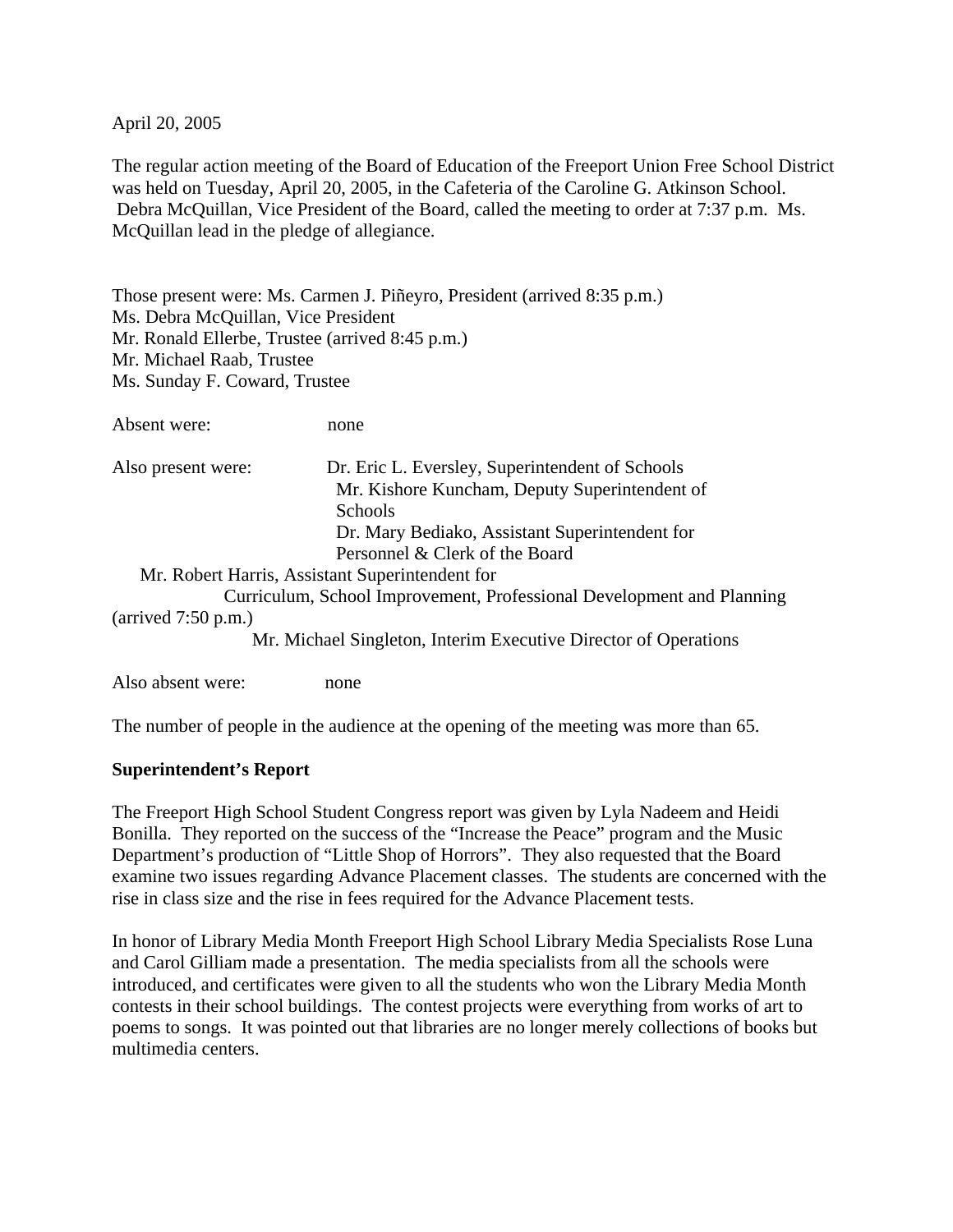Dr. Eric Eversley, Superintendent of Schools briefly discussed the 2005-2006 BOCES Budget Vote and Trustee election.

Dr. Eversley spoke to the Board about the 55-64 Passing Option on Regents examinations for Local Diplomas.

The Superintendent then introduced Mr. Kishore Kuncham, Deputy Superintendent of Schools. Mr. Kuncham talked about the appointment of an Underwriter for the Refunding Bond.

Dr. Eversley then discussed the requirement from Albany known as the Uniform Violent Incident Report with the Board.

#### **Questions from the Public**

The public was then given the opportunity to address the Board of Education. Each speaker was allowed to address the Board for six minutes. The Board and administration addressed the comments from the public.

At 9:00 p.m., on a motion by Ms. Coward and a second by Ms. McQuillan the Board adjourned to executive session for one matter of personnel. The vote was unanimous. Ellerbe, Coward, McQuillan, Piñeyro and Raab.

At 9:06 p. m., on a motion by Ms. Coward and a second by Ms. McQuillan the Board returned to open session. The vote was unanimous. Ellerbe, Coward, McQuillan, Piñeyro and Raab.

#### **Items for Action**

#### **Approval of Items on the Consent Agenda**

1. On a motion by Ms. McQuillan and a second by Ms. Coward the following items, on a consent agenda, were approved unanimously. The vote was: Coward, Ellerbe, McQuillan, Piñeyro and Raab.

#### **Acceptance of the Minutes**

Be It Resolved that the Board of Education of the Freeport Union Free School District hereby accepts the minutes of the following meetings as written:

March 9, 2005; March 16, 2005; March 22, 2005; March 29, 2005; March 31, 2005

#### **Leave of Absence**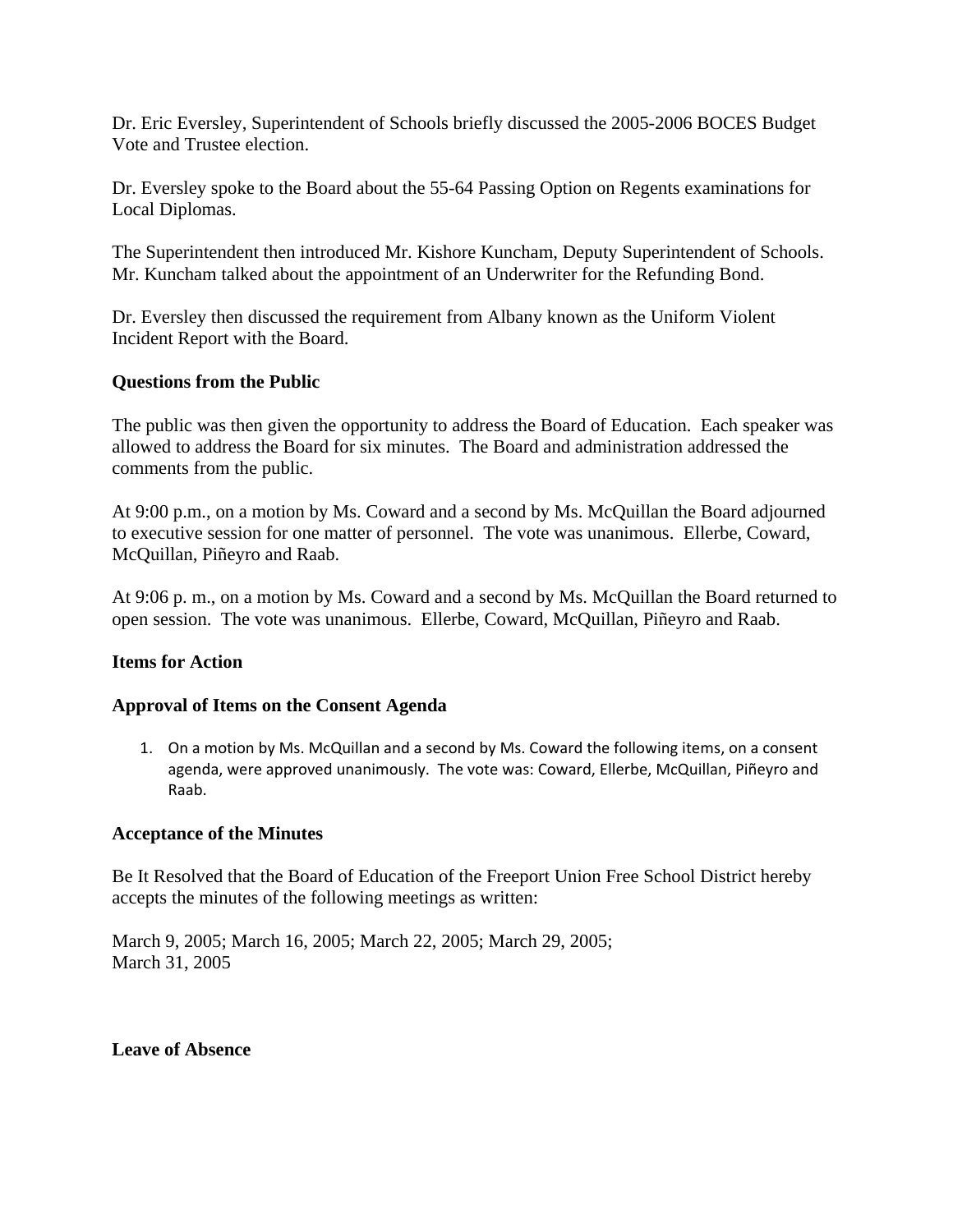Be It Resolved that the Board hereby grants a request for leave for the following staff members as listed:

**Amanda McLean**, full-time Teaching Assistant, effective March 29, 2005 through June 30, 2005, for FMLA, health and childcare.

**Mark Surval**, Elementary Teacher, effective March 7, 2005 through June 10, 2005, FMLA and health.

## **Change of Status**

BE IT RESOLVED that the Board of Education of the Freeport Union Free School District hereby changes the status of the following individuals:

**Janice Vastola,** Assistant Director of Facilities, from provisional to probationary, effective March 18, 2005, for a period of 26 weeks, upon Civil Service approval. **Gideon Huggins**, Teaching Assistant, from part-time to full-time Teaching Assistant, effective April 5, 2005. Probationary period will be April 5, 2005 through April 4, 2008. **Kathryn Muldowney,** Elementary Teacher, change in status from a temporary to a probationary position. Effective March 30, 2005, probationary period will be March 30, 2005 through August 31, 2007

## **Retirement of Staff**

Be It Resolved that the Board of Education of the Freeport Union Free School District hereby accepts the letter(s) of resignation for the purpose of retirement from the following staff member as listed:

**Felice Birdsall**, part-time Teaching Assistant, effective June 30, 2005, after serving the children of Freeport for more than 20 years.

**Evelyn Frierson**, full-time Teaching Assistant, effective June 30, 2005, after serving the children of Freeport for more than 35 years.

# **Resignation of Staff**

Be It Resolved that the Board of Education of the Freeport Union Free School District hereby accepts the letter(s) of resignation from the following staff members as listed in the following Change of Status Report - Resignation.

**Jennifer Bauer**, Permanent Substitute, effective March 14, 2005. **Melissa Koehler**, Permanent Substitute, effective March 30, 2005.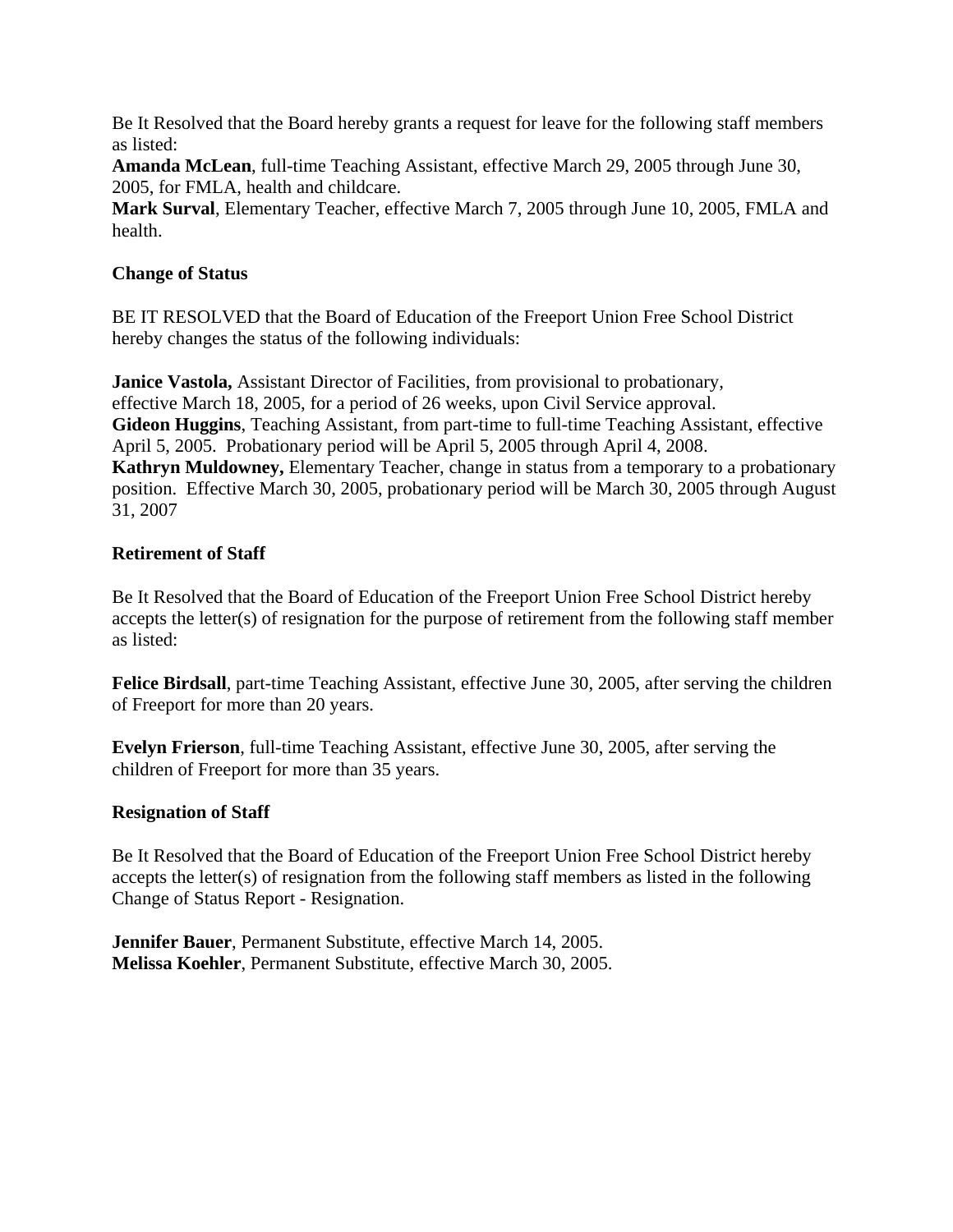Be It Resolved that the Board of Education of the Freeport Union Free School District, upon the recommendation of the Superintendent, hereby appoints the individuals listed in the Appointment of Staff Report - Probationary, in accordance with the rules of the Board of Regents. These individuals shall possess appropriate certification allowing them to serve as teachers in the public schools of New York.

## **Administrative Appointments**

**Anthony Russo**, Social Studies Coordinator, (replacing H. Brodsky, retired) a probationary appointment effective May 2, 2005 through May 1, 2008. Compensation will be on step 4 of the Administrators Salary Schedule at \$91,047. Assignment: Districtwide.

## **Instructional Appointments**

## **Teaching Assistant Appointments**

Be It Resolved that the Board of Education of the Freeport Union Free School District, upon the recommendation of the Superintendent, hereby appoints the individuals listed in the Appointment of Staff Report - Teacher Assistant Category, in accordance with the rules of the Board of Regents. These individuals shall possess appropriate certification allowing them to serve as teachers in the public schools of New York.

**Diana Sandoval**, full-time Teaching Assistant, (replacing L. Infante, resigned) a probationary appointment effective April 6, 2005 through April 5, 2008. Compensation will be according to the FTAA Contract at \$12,073. Assignment: New Visions.

Temporary Instructional Appointments

Be It Resolved that the Board of Education of the Freeport Union Free School District, upon the recommendation of the Superintendent, hereby appoints the individuals listed in the attached Appointment of Staff Report - Temporary, in accordance with the rules of the Board of Regents. These individuals shall possess appropriate certification allowing them to serve as teachers in the public schools of New York.

**Melissa Koehler**, Elementary Teacher, (replacing K. Muldowney, LOA) a temporary appointment effective March 31, 2005 through June 30, 2005. Compensation will be on step 3- 2A of the U6D Schedule at \$57,616. Assignment: Atkinson.

**Michael Whalen**, Permanent Substitute, (replacing M. Koehler, resignation) a temporary appointment effective March 31, 2005 through June 30, 2005. Compensation will be according to the Substitute Rate at \$125 per day. Assignment: Atkinson.

**Ferri Yedin,** Permanent Substitute, (replacing J. Bauer, resignation) a temporary appointment effective March 29, 2005 through June 30, 2005. Compensation will be according to the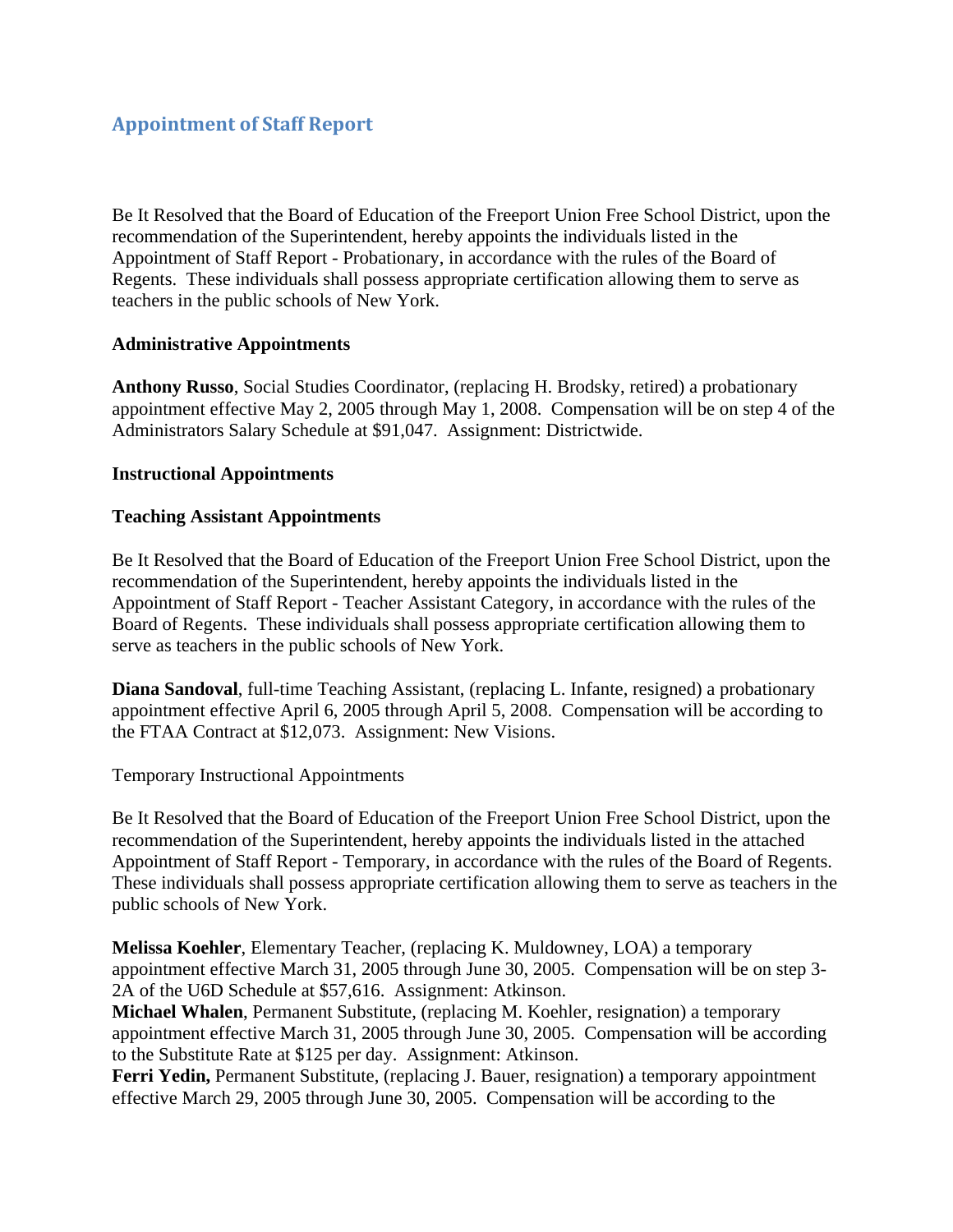Substitute Rate at \$125 per day. Assignment: Giblyn. Marie Raffa, full-time Teaching Assistant (replacing Y. Valentin, LOA) a temporary appointment effective April 6, 2005 through June 30, 2005. Compensation will be according to the FTAA Contract at \$12,073. Assignment: New Visions.

## Civil Service Category Appointments

Be It Resolved that the Board of Education of the Freeport Union Free School District hereby appoints the individuals as listed in the attached Appointment of Staff Report - Civil Service, in accordance with Civil Service Rules and Regulation.

**Kyle Thomas**, Supervising Security Aide, (replacing C. Tevlin, resigned) a probationary appointment effective April 11, 2005 for a period of 26 weeks upon Civil Service approval. Compensation will be \$28,000. Assignment: Districtwide.

## **CSE/CPSE Minutes**

Be It Resolved that the Board of Education of the Freeport Union Free School District hereby accepts the minutes of the meetings of the committees on special education and preschool special education for the following dates:

February 7, 2005; February 14, 2005; March 2, 2005; March 10, 2005; March 14, 2005; March 16, 2005; March 17, 2005; April 1, 2005; April 4, 2005; April 5, 2005.

## **Acceptance of Gifts**

**BE IT RESOLVED** that the Board of Education of the Freeport Union Free School District hereby accepts, with gratitude, a generous donation of \$1,000 from North Fork Bank to be used for the Early College Awareness Day.

**BE IT ALSO RESOLVED** that the Board of Education of the Freeport Union Free School District hereby accepts, with gratitude, a donation of \$100 from Rand & Paseka Mfg. Co., Inc. to be used for the Early College Awareness Day.

**BE IT FURTHER RESOLVED** that the Board of Education of the Freeport Union Free School District hereby accepts, with gratitude, a donation of \$300 from New York Community Bank to be used for the Early College Awareness Day.

**BE IT ALSO RESOLVED** that the Board of Education of the Freeport Union Free School District hereby accepts, with gratitude, a donation of \$200 from RE/MAX Action Reality to be used for the Early College Awareness Day.

**BE IT FURTHER RESOLVED** that the Board of Education of the Freeport Union Free School District hereby accepts, with gratitude, a donation of \$200 from Washington Mutual to be used for the Annual Science and Engineering Fair.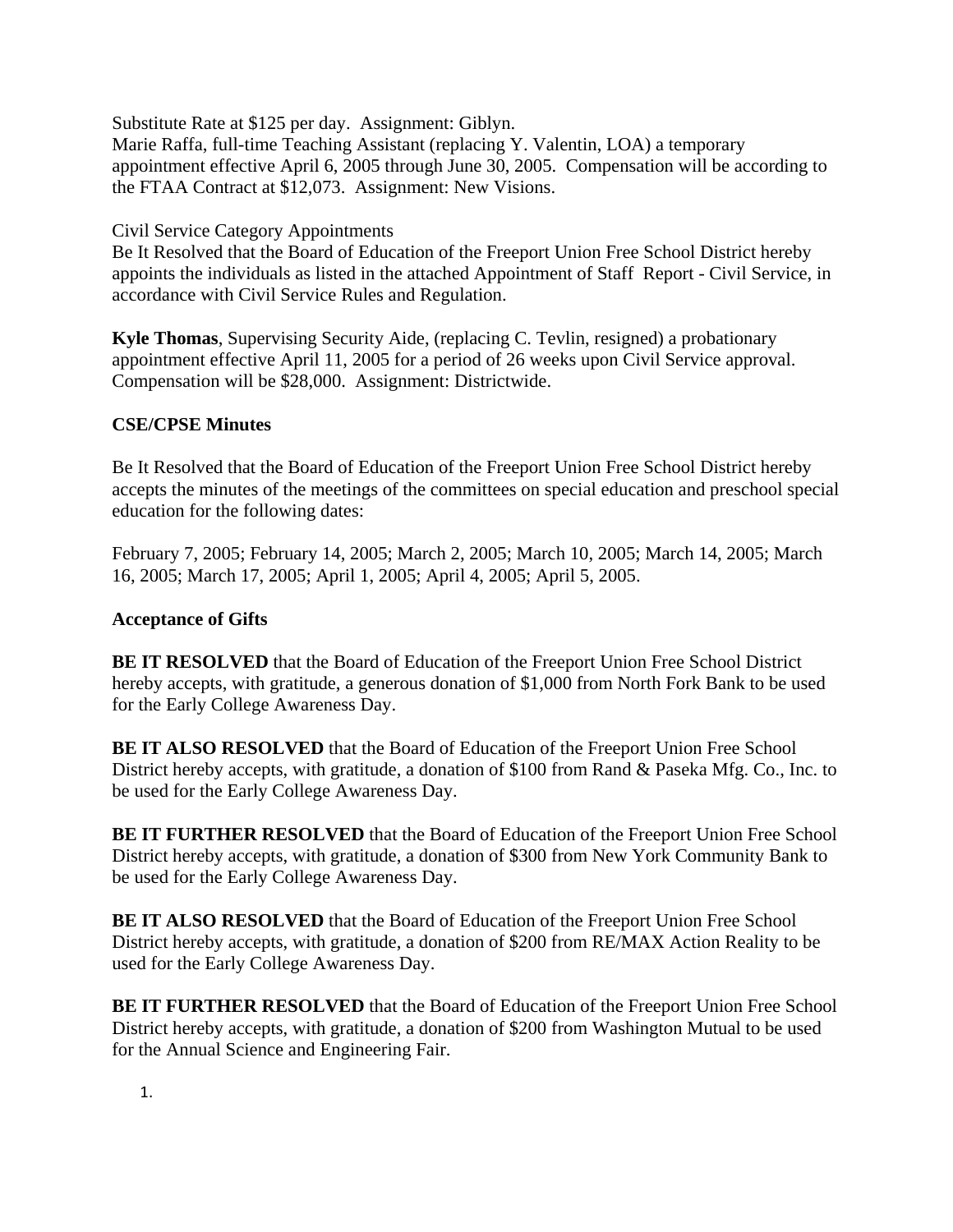**BE IT ALSO RESOLVED** that the Board of Education of the Freeport Union Free School District hereby accepts, with gratitude, a donation of \$300 from Keyspan to be used for the Annual Science and Engineering Fair.

**BE IT FURTHER RESOLVED** that the Board of Education of the Freeport Union Free School District hereby accepts, with gratitude, a donation of \$100 from Stony Brook Foundation to be used for the Annual Science and Engineering Fair.

# **Adoption of the 55-64 Passing Option for Local Diplomas**

Mr. Ellerbe made the following motion:

BE IT RESOLVED that the Board of Education of the Freeport Union Free School District hereby extends the 55-64 low pass option on required Regents exams to earn a local diploma in order to give our schools more time to make the changes necessary for all students to achieve the proficiency standard of 65 or higher. This provision will be in effect for all students in high school and for those entering 9th grade in the fall of 2005 and until such time that the Commissioner of Education requires that all students, unless otherwise indicated in their I.E.P., achieve a minimum score of 65 on Regents exams to meet New York State graduation requirements

The motion was seconded by Ms. McQuillan and passed. The vote was: Yeas: Coward, Ellerbe, McQuillan, Piñeyro Nays: none Abstention: Raab

# **BOCES Administrative Operations Budget Vote and Trustee Election**

Mr. Raab made the following motion:

WHEREAS, the Board of Cooperative Education Services of Nassau County (hereinafter "BOCES") has proposed and presented its tentative administrative operations budget for the 2006/2006 school year (July 1, 2005 through June 30, 2006), now therefore be it RESOLVED, that the BOCES tentative administrative budget for the 2005/2006 school year in the amount of fifteen million eight hundred forty one thousand two hundred seventeen dollars (\$15,841,217) be, and hereby is APPROVED / by this Board. BE IT FURTHER RESOLVED, that the Board of Education of the Freeport Union Free School District hereby casts one vote each for three vacant seats on the Nassau BOCES Board: Robert E. Lupinski, Glen Cove CSD Eric B. Schultz, Plainview Old Bethpage CSD Stephen B. Witt, Hewlett-Woodmere UFSD

The motion was seconded by Mr. Ellerbe and passed unanimously. The vote was: Ellerbe, Coward, McQuillan, Piñeyro and Raab.

# **Appointment of an Underwriter for Refunding Bonds**